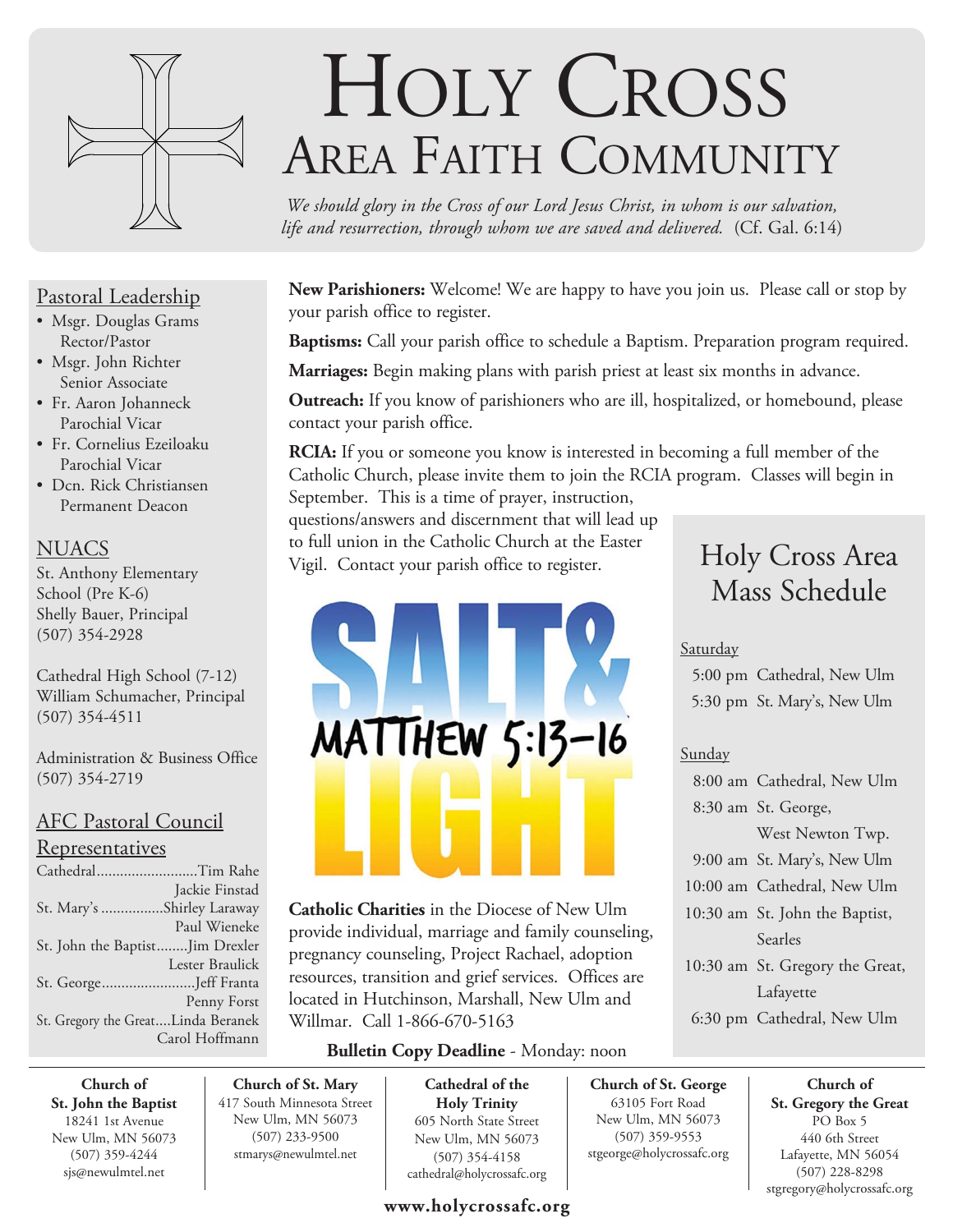# **5th Sunday in Ordinary Time February 5, 2017**

*Bulletin Connection - For the most part, lights near to the ground are used as cautions. Think of rope lights embedded in steps or those along aisles in airplanes that come on in an emergency. Real illumination comes from lights that are above: chandeliers hanging from ceilings, outdoor lights on poles, floor lamps that stand upright, desk lamps that hover over work. We could say the same about the illumination of the human heart. It comes from above, for it is Christ who shines in us as light for our way. We, too, are to be that light, so that all may find their way to Christ. (Liturgical Publications Inc. Resource Center)*

#### **From the Pastor**

**CATHOLIC SCHOOLS WEEK** Thank you to all who had a hand in planning and participating in the celebrations of Catholic Schools this past week.

**WORLD DAY FOR CONSECRATED LIFE** In 1997 St. Pope John Paul II called for consecrated life to be promoted throughout the universal Church. Today we celebrate 'World Day for Consecrated Life.' This celebration invites all in the Church to reflect on the role of consecrated life within the Christian community. The consecrated life is about a very precise and specific way of following Jesus Christ. Over the years, many men and women have chosen to live out their baptismal vocation by professing the evangelical counsels of poverty, chastity and obedience by joining a religious congregation, secular or contemplative institutes or through private vows. We pray for those individuals and ask God to bless our Church with others who will dedicate their lives to God's service.

**PASTORAL LEADER DAYS** I will be attending Pastoral Leader Days with the priests of the diocese (continuing education) in Willmar on Tuesday and Wednesday of this coming week. Our topic is Pope Francis' apostolic exhortation *Amoris Laetitia* ("The Joy of Love"). Please note that there will be some changes in the Mass schedule in the AFC during this time; be sure to check the bulletin. If there is an emergency, please contact the Cathedral.

**CONGRATULATIONS** to Denny Schommer who was named the 2016 Rennie Agency Agent of the Year. Denny has served the New Ulm and Sleepy Eye Knights of Columbus Councils for ten years. Denny, his wife Sue and their family are members of St. Mary's parish.

**MISSION OF LOVE** Next weekend many of our parishes will be taking up a second collection for the CCW 'Mission of Love' valentine project. This project benefits children, widows and the handicapped in the San Lucas Toliman, Guatemala mission. Please be generous.

**STEWARDSHIP IS COUNTER-CULTURAL** While society encourages us to continually strive for more and more, stewardship helps us to recognize that we already have more than enough. In fact, we have enough to share.

| <b>Mass Schedule for the Week</b> |                       |  |                             |  |  |
|-----------------------------------|-----------------------|--|-----------------------------|--|--|
| Date & Time                       | <b>Location</b>       |  | <b>Intention</b>            |  |  |
| <b>Monday 6th</b>                 |                       |  |                             |  |  |
| $7:00$ a.m.                       | Cathedral             |  | + Maurice Louwagie          |  |  |
| <b>Tuesday 7th</b>                |                       |  |                             |  |  |
| $7:00$ a.m.                       | Cathedral             |  | + Shirley Forstner          |  |  |
|                                   | St. Mary              |  | <b>NO MASS</b>              |  |  |
|                                   | St. George            |  | <b>NO MASS</b>              |  |  |
| $9:30$ a.m.                       | Orchard Hills         |  | + Frank, Ella & Fritz Tauer |  |  |
|                                   | <b>NUACS CHS</b>      |  | NO MASS                     |  |  |
| <b>Wednesday 8th</b>              |                       |  |                             |  |  |
| $7:00$ a.m.                       | Cathedral             |  | + Jeanette Altenburg        |  |  |
|                                   | St. Mary              |  | <b>NO MASS</b>              |  |  |
|                                   | St. Gregory the Great |  | <b>NO MASS</b>              |  |  |
|                                   | <b>NUACS SAE</b>      |  | <b>NO MASS</b>              |  |  |
| 6:30 p.m.                         | St. John the Baptist  |  | + Erwin Suess               |  |  |
| <b>Thursday 9th</b>               |                       |  |                             |  |  |
| $7:00$ a.m.                       | Cathedral             |  | + Donald Rausch             |  |  |
| $7:30$ a.m.                       | St. Mary              |  | + Wally Leick               |  |  |
| $10:00$ a.m.                      | Oak Hills             |  | + Erwin Portner             |  |  |
| <b>Friday 10th</b>                |                       |  |                             |  |  |
| $7:00$ a.m.                       | Cathedral             |  | + Wally Bauer               |  |  |
| $7:30$ a.m.                       | St. Mary              |  | CUF for Shut-ins            |  |  |
| $9:45$ a.m.                       | Ridgeway North        |  | + Dorothy Manderfeld        |  |  |
| Saturday 11th                     |                       |  |                             |  |  |
| $8:00$ a.m.                       | Cathedral             |  | + Francis & Veronica Dauer  |  |  |
| 5:00 p.m.                         | Cathedral             |  | + Erwin Portner             |  |  |
| 5:30 p.m.                         | St. Mary              |  | + Steven W. Beranek         |  |  |
| <b>Sunday 12th</b>                |                       |  |                             |  |  |
| $8:00$ a.m.                       | Cathedral             |  | + Alice Schwab              |  |  |
| 8:30 a.m.                         | St. George            |  | + Deloris Clutter           |  |  |
| $9:00$ a.m.                       | St. Mary              |  | + Carol Brown               |  |  |
| $10:00$ a.m.                      | Cathedral             |  | + Leo Veit                  |  |  |
| $10:30$ a.m.                      | St. John the Baptist  |  | + Chuck Grossmann           |  |  |
| $10:30$ a.m.                      | St. Gregory the Great |  | + David Kretsch             |  |  |
| $6:30$ p.m.                       | Cathedral             |  | Mass for the People         |  |  |

| <b>SUNDAY MASS SCHEDULE FOR THE HOMEBOUND</b>                        |  |  |
|----------------------------------------------------------------------|--|--|
| KEYC Mankato Fox Channel 13 NU Tel 6:30 - 7:00 a.m.                  |  |  |
| KEYC(1) - Old Channel 12 KEYC (NUTel Ch. 12/Comcast Ch. 6) 7:30 a.m. |  |  |
| NUCAT Mass from Cathedral of the Holy Trinity 11:00 a.m.             |  |  |
| (doesn't run all the time)                                           |  |  |
| Channel 45 NU Tel & Channel 12 Comcast 11:00 - 11:30 a.m.            |  |  |
| from St. Cloud                                                       |  |  |

| <b>Sacrament of Reconciliation Schedule</b>                          |                                              |                                                        |  |  |  |
|----------------------------------------------------------------------|----------------------------------------------|--------------------------------------------------------|--|--|--|
| Thursday 9th                                                         | $7:00 - 7:20$ a.m.                           | St. Mary                                               |  |  |  |
| <b>Friday 10th</b>                                                   | $7:00 - 7:20$ a.m.                           | St. Mary                                               |  |  |  |
| Saturday 11th                                                        | $9:00 - 10:00$ a.m.                          | Cathedral                                              |  |  |  |
|                                                                      | $4:00 - 4:40$ p.m.                           | Cathedral                                              |  |  |  |
|                                                                      | $4:30 - 5:00$ p.m.                           | St. Mary                                               |  |  |  |
| <b>Sunday 12th</b>                                                   | $7:00 - 7:40$ a.m.                           | Cathedral                                              |  |  |  |
| <b>Readings for the Week of February 5</b>                           |                                              |                                                        |  |  |  |
| Monday:<br>Gn 1:1-19/Ps 104:1-2a, 5-6, 10, 12, 24, 35c<br>Mk 6:53-56 |                                              |                                                        |  |  |  |
| Tuesday:                                                             | Gn 1:20--2:4a/Ps 8:4-9/Mk 7:1-13             |                                                        |  |  |  |
| Wednesday:                                                           | Gn 2:4b-9, 15-17/Ps 104:1-2a, 27-28, 29bc-30 |                                                        |  |  |  |
|                                                                      | Mk 7:14-23                                   |                                                        |  |  |  |
| Thursday:                                                            | Gn 2:18-25/Ps 128:1-5/Mk 7:24-30             |                                                        |  |  |  |
| Friday:                                                              | Gn 3:1-8/Ps 32:1-2, 5-7/Mk 7:31-37           |                                                        |  |  |  |
| Saturday:                                                            |                                              | Gn 3:9-24/Ps 90:2-4abc, 5-6, 12-13/Mk 8:1-10           |  |  |  |
| Next Sunday:                                                         | Sir 15:15-20/Ps 119:1-2, 4-5, 17-18, 33-34   |                                                        |  |  |  |
|                                                                      |                                              | 1 Cor 2:6-10/Mt 5:17-37 or 5:20-22a, 27-28, 33-34a, 37 |  |  |  |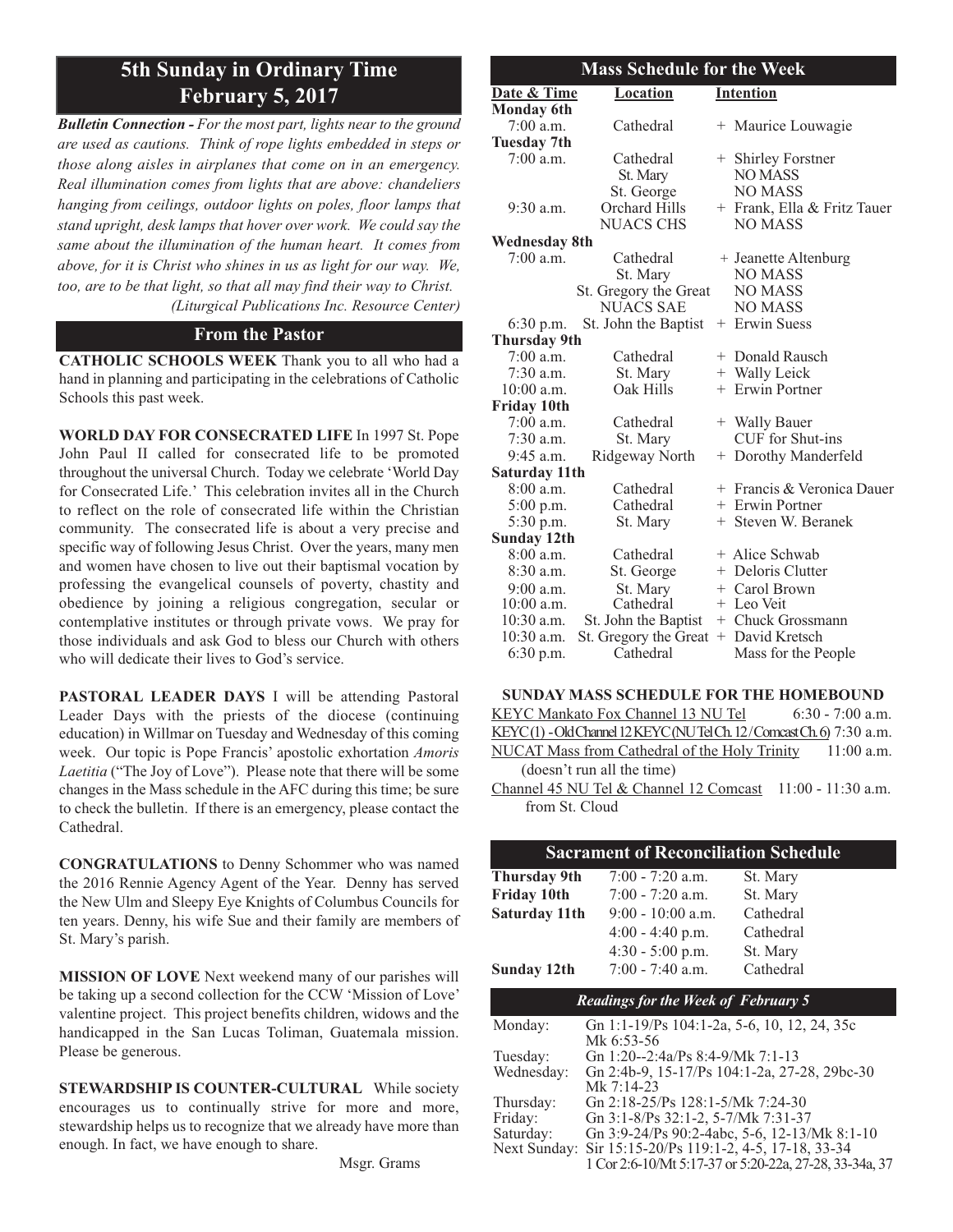| <b>Stewardship for the Week of January 29, 2017</b> |                                                                   |                 |                  |                   |                    |
|-----------------------------------------------------|-------------------------------------------------------------------|-----------------|------------------|-------------------|--------------------|
|                                                     | <b>CATHEDRAL</b>                                                  | <b>ST. MARY</b> | <b>ST. JOHN</b>  | <b>ST. GEORGE</b> | <b>ST. GREGORY</b> |
| Actual Adult                                        | 9,721.53                                                          | 12,406.00       | 1,142.00         | 732.00            | 2,396.01           |
| <b>Budget Adult</b>                                 | 13,192.31                                                         | 13,163.46       | 1,635.00         | 1,538.46          | 1,076.93           |
| <b>Electronic Transfers</b>                         | 0.00                                                              | 6,716.00        | 0.00             | 0.00              | 0.00               |
| Online Giving                                       | 145.00                                                            | 45.00           | 0.00             | 0.00              | 0.00               |
| <b>Total</b>                                        | 9,866.53                                                          | 19,167.00       | 1,142.00         | 732.00            | 2,396.01           |
| Year-to-date Actual                                 | 410,055.62                                                        | 425,618.80      | 64,594.00        | 60,258.45         | 36,727.27          |
| Year-to-date Budget                                 | 408,961.61                                                        | 408,067.18      | 50,685.00        | 47,692.26         | 33,384.83          |
| Ahead/Behind                                        | 1,094.01                                                          | 17,551.62       | 13,909.00        | 12,566.19         | 3,342.44           |
| Student                                             | 52.12                                                             | 22.49           | 3.00             | 0.00              | .90                |
| Loose Plate                                         | 398.29                                                            | 264.10          | 9.00             | 19.79             | 41.00              |
| Catholic Schools                                    | 1,284.42                                                          | 889.27          | 301.00           | 88.00             | 272.00             |
| Parish Project Goal                                 | 50,000.00                                                         | 20,000.00       | 6,000.00         | 18,000.00         | 10,000.00          |
| Parish Project (# contributors)                     | 32,986.00<br>(78)                                                 | 11,190.00(34)   | 1,932.55<br>(6)  | 3,985.00<br>(16)  | 1,201.00(7)        |
| <b>DMA</b> Goal                                     | 62,713.80                                                         | 40,212.85       | 7,905.74         | 7,601.67          | 6,993.54           |
| DMA Actual (# contributors)                         | 58,325.00<br>(178)                                                | 42,590.00 (109) | 5,415.00<br>(15) | 11,940.00<br>(38) | 3,256.70 (13)      |
| Attendance:                                         | 1070                                                              | 607             | 118              | 143               | 133                |
| 得                                                   | <b>New Ulm Area Catholic Schools</b><br>Visit us at www.nuacs.com |                 |                  |                   |                    |

#### **New Ulm Area Catholic Schools** *Visit us at www.nuacs.com*

**THANK YOU!** Catholic Schools Week was awesome at NUACS! It was a great celebration of our faith and our school. The All School Mass, Family Fun Night, Snowfest and other special activities during the week were all amazing events. Thanks to our parents, students, staff, local businesses, church leaders, and countless volunteers who assisted in preparing for this week. Many thanks go out to the Snowfest committee members who give generously of their time and talent organizing this night of friendship and fundraising! Most importantly, we give thanks to God for the blessings of NUACS and our continued success.

**St. Anthony Elementary Parent–Teacher Conferences:** Parents of SAE students are encouraged to attend parent-teacher conferences on Monday, February 13th, from 3:15 – 6:15 p.m. Parents of students in K-4 will have conferences (if requested) in their teacher's room at their respective scheduled time. Parents of students in grades 5 and 6 will have conferences in the SAE gym.

**Catholic United Financial Raffle:** St. Anthony Elementary students in grades K–6 are participating in the Catholic Schools Raffle sponsored by Catholic United Financial. Tickets sell for \$5 each. The grand prize is \$20,000 or a 2017 Jeep Compass! Remember that last year, the grand prize winner was from New Ulm and purchased her ticket from a NUACS 4th grader! Fifty-four prizes valued at over \$40,000 will be awarded. Contact your favorite SAE student to help us reach our goal of \$25,000, or you may purchase tickets at the SAE Office (check payable to "NUACS"). This raffle is sponsored by Catholic United Financial at no cost to NUACS. Every dollar of your \$5 donation goes directly to NUACS! Call Sara at 766-7593 for more information.

Save with Scrip: Stop by the St. Anthony Elementary or Cathedral High School Office to purchase cards from Applebee's, Barnes & Noble, Bath & Body Works, Burger King, Cabela's, Cash Wise, Design Home Center, Happy Joe's, Hardee's, Herberger's, Hy-Vee, JCPenney, Kohl's, Kwik Trip, Lamplighter, McDonald's, Menards, Subway, Taco Johns, Target, Walgreens and Wal-Mart/Sam's Club.

**Education + Moral Character = Catholic Education:** The most powerful way to change the world is to fill it with educated youth with a strong moral center. Catholic education makes a significant impact in the lives of our future leaders. Please consider sending your child to NUACS. **NUACS Extra-Curricular Coach Opportunities at Cathedral High School:** NUACS is searching for the following: baseball coach (junior high) and golf coach (assistant). Positions are for the current school year. Applicant must complete and pass safe environment requirements, including background checks. Job descriptions and application are available at www.nuacs.com, Employment Opportunities. Please submit application to Alan Woitas, AD, at Cathedral High School, 600 North Washington Street, New Ulm, or at alan.woitas@nuacs.com.

# **Religious Education & Faith Formation News**

**UPCOMING CONFIRMATION RETREAT** is scheduled for Sunday, February 12, 2017, at St. John's Catholic Church. The retreat starts at 10:00 a.m. and will include the 10:30 a.m. Sunday Mass. The retreat will conclude at 5:30 p.m. Cost is \$20 and permission slips are available at the

Cathedral Office and Religious Education classes. It is open to confirmation sophomores and juniors.

**RELIGIOUS ED AND FAITH FORMATION CLASSES** will be held as usual from 7:00 - 8:00 p.m. on Wednesday evening, February 8th. **RCIA CLASS** will be held at 6:45 p.m. on Wednesday, February 8th, in the CHT Parish Center.

# **Youth & Young Adult Ministry**

**February 11 - 7:00 - 9:30 p.m. -** Middle School Youth Event! Come for some games, snacks, prayer and all around fun in celebration of Our Lady of Lourdes and Valentines Day! Students and friends in grades 6 - 8 are invited. We will meet in the basement of St. Mary's Church in New Ulm from 7:00 - 9:30 p.m. Hope to see you there! If any VIRTUS trained adults are interested in helping out, contact Matthew! **The Church is Alive -** Want hope for our future? Spend a weekend with on-fire high school students who love the Lord and the Catholic faith! Thank you for all the prayers over the Broom Tree weekend. Some highlights, straight from the students' mouths, were Eucharistic Adoration, the times of silence, and excitement to bring what they learned back home.

**Texting -** Enjoy funny or inspirational texts, receive prayer requests, and hear about event reminders throughout the week. Simply text NUCatholic to 84576 to join! Parents and students are welcome to join. - *Matthew*

For more information regarding Youth Ministry, please search on-line at holycrossafc.org under the *Ministries*tab you will find *Youth Ministry*.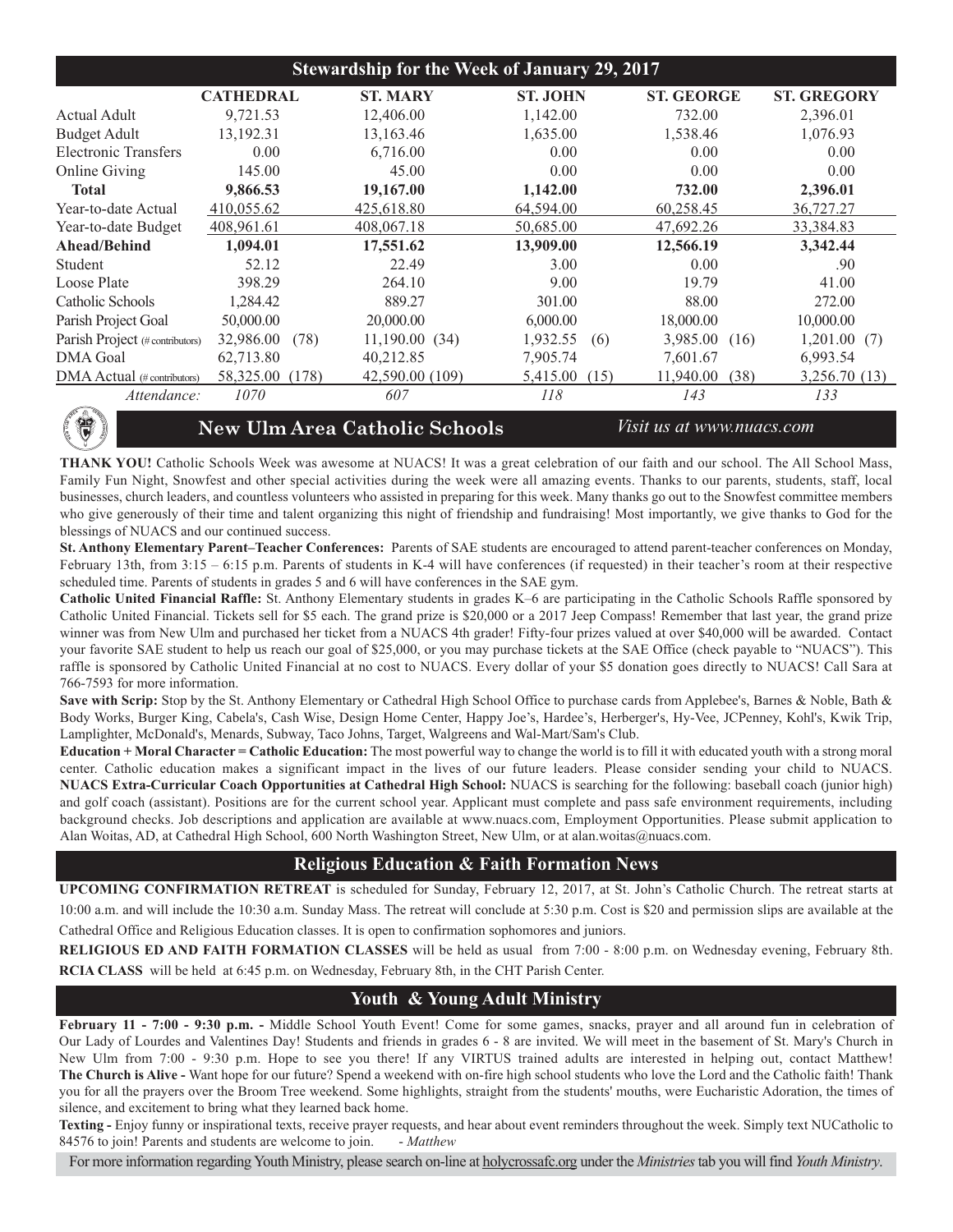#### **Spring Fever**

Tickets for Spring Fever 2017 at St. George are now on sale for the March 18 or 25, 2017, performances. Contact Jackie Forst at 354-2428 to obtain tickets.

#### **WEATHER-RELATED MASS CANCELLATIONS for St. George, St. Gregory and St. John the Baptist**

Pertaining only to our three rural parishes, when school is two hours late due to the weather conditions, there will be no weekday morning Mass. If school dismisses early due to the weather, there will be no weekday evening Mass. In any case, if school is cancelled for the day, no morning or evening Masses will be held at these parishes.

#### **Monday, February 6 - Rosary**

Everyone is welcome to come pray the Rosary at 1:00 p.m. at Cathedral, weather permitting.

#### **Wednesday, February 8 - RCIA**

RCIA class will be held at 6:45 p.m. in the CHT Parish Center.

#### **Wednesday, February 8 - Free Webinar**

Join Fr. Mitch Pacwa, SJ, internationally acclaimed biblical scholar, TV personality and author, as he presents, in partnership with Our Sunday Visitor, a free one-hour webcast at 12:00 p.m. - 1:00 p.m. titled "The Ever-Present God." For more information check out http://bit.do/The-Ever-Present-God.

#### **Wednesday, February 8 - St. Josephine Bakhita**

February 8th is a day of prayer and awareness against human trafficking and the memorial of St. Josephine Bakhita. Learn more about St. Josephine, who was kidnapped as a child and sold into slavery, in the movie, "Bakhita: From Slave to Saint," at www.formed.org. Select "Movies" – "Female Saints." Use Parish Code ZY2TQG to access.

#### **Thursday, February 9 - COF Valentine Party**

The Valentine Potluck Supper will be held at 6:30 p.m. in Leifeld Hall (**note change in location**). Spouses are invited to this event. A meeting will follow the supper.

#### **Saturday, February 11 - Vespers & Valentines**

What better way to celebrate Valentine's Day than with a brief reflection and prayer session, followed by a scrumptious meal...and what better place for prayer and a meal than The Abbey of The Hills. Register online at www.AbbeyOfTheHills.com or contact Valari at 605-398-9200.

#### **Sunday, February 12 - Grocery BINGO**

St. Thomas Court #1994 Catholic Order of Foresters is hosting a Grocery BINGO at 1:00 p.m. at St. Gregory the Great Social Hall in Lafayette. Everyone is welcome, and lunch will be sold at this fun event.

**Sunday, February 12 - Sweetheart Breakfast and Bake Sale** Cathedral CCW will be serving breakfast and sponsoring a bake sale in Leifeld Hall from 9:00 - 11:30 a.m. Menu includes eggs, sausage, hash browns, coffee, juice and fruit. Tickets are \$5 for adults and \$3 ages ten and under. Proceeds will benefit the Heartland Girl's Ranch.

**Wednesday, February 15 - Happy Birthday to Fr. Hackert** Fr. Eugene Hackert will celebrate his 90th Birthday on February 15th. We would love to shower him with as many birthday cards as we can. He really enjoys reading and looks forward to his daily mail. Cards can be sent to Fr. Eugene Hackert, Divine Providence, 700 3rd Ave NW, Sleepy Eye, MN 56085.

#### **Thursday, March 9 - Catholics at the Capitol**

Our state faces real challenges. Assisted suicide threatens the vulnerable. Underprivileged kids are stuck in failing schools. And too many families are trapped in poverty. Christ asks us to boldly step into the public square to protect life and human dignity. Will you answer the call? Join Minnesota's bishops, dynamic Church leaders, and 1,000+ Catholics from across the state for Catholics at the Capitol, a day of inspiration and advocacy at our State Capitol.

- •Be INSPIRED by dynamic Church leaders and the power of prayer
- •Be INFORMED about the critical issues impacting life and human dignity in Minnesota
- •Be EQUIPPED to effectively engage your elected officials

Legislators pay attention to their constituents. We WILL influence what they do. This is our moment. Let's go! Learn more and register at CatholicsAtTheCapitol.org or call 651.227.8777. Diocesan transportation is being arranged. Please contact sspilman@dnu.org if you're interested in riding the bus.

#### **CCW Scholarship Applications**

The New Ulm Diocesan Council of Catholic Women offers scholarships for educational and spiritual growth to anyone involved in Catholic schools or parish ministries. There are application forms in the parish office. Applications must be returned to the office by Friday, February 17th.

#### **Perpetual Eucharistic Adoration**

*"And behold, I am with you always, until the end of the age." Mt 28:20*

*Jesus is with us continually in the Blessed Sacrament, and we are so privileged to have Perpetual Adoration in our Area Faith Community, where we may go to Him, anytime, day or night.* 

*Come to adore Him. He is waiting for you!*

*Adorers are needed for the following hours: Friday at 9:00 p.m. and Sunday at 1:00 p.m.*

*For more information, please call co-coordinators: Lora Rahe at 507-354-5563 or 507-276-6838 Janet Neubauer at 507-276-4039 Kathy Sonnek at 507-947-3043*

*Chapel access: To access the Adoration Chapel when the church building is locked, use the code on the keypad located on the building entrance by the chapel.*

*Chapel closings: Please call the Hotline, 233-9510, for closings due to weather.*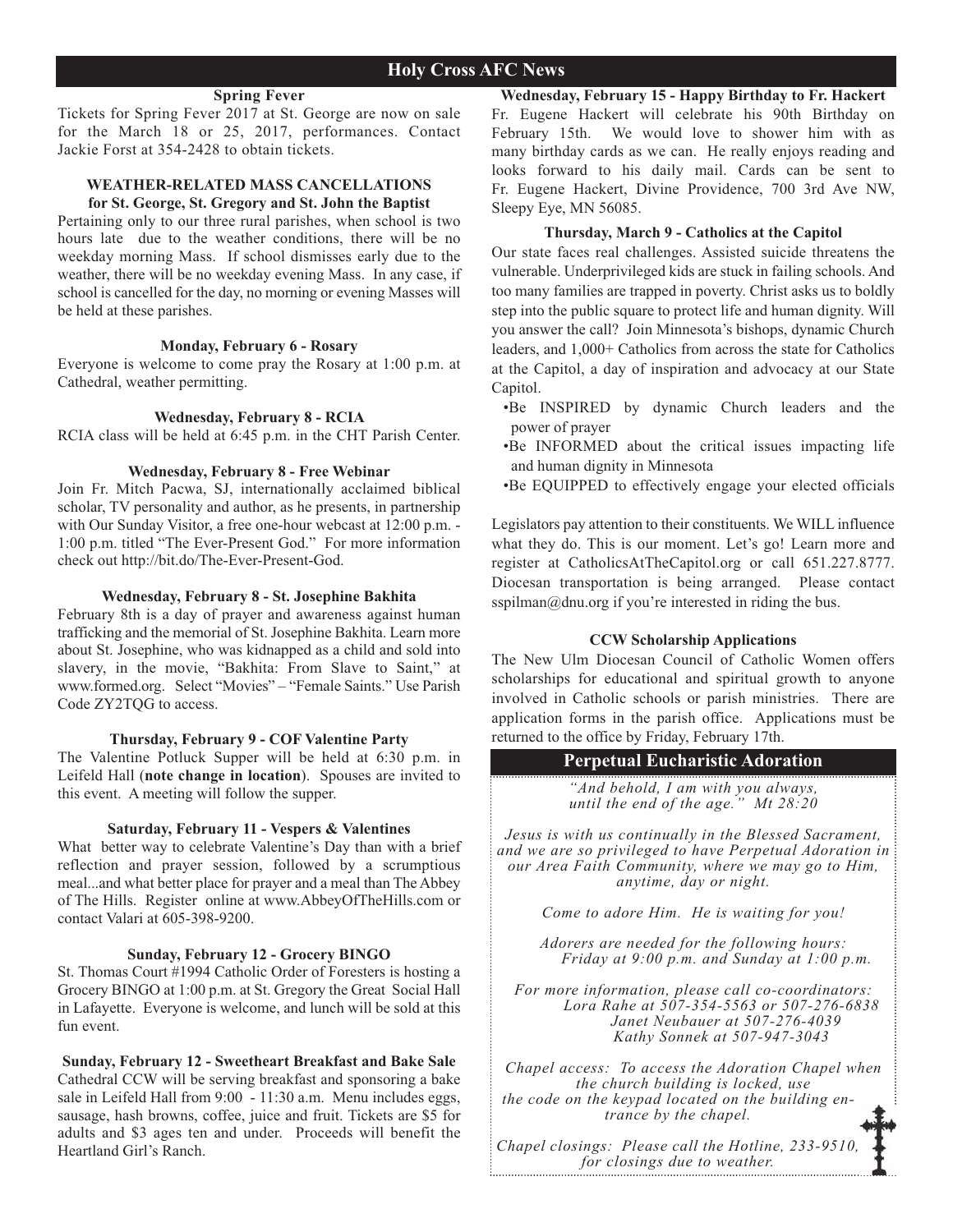# **Cathedral of the Holy Trinity**

#### **LITURGICAL MINISTRIES FOR FEBRUARY 11 AND 12**

# **SERVERS LECTORS EXTRAORD. MINISTERS** 5:00 p.m. Sophie Albachten, David Bode and Kate Klimek Catherine Rasmussen **Please refer to the following:** Evan Bentler and Jacob & Joelle Haala 10:00 a.m. Ellie Osborne and Elise & Isabelle Webb LeAnn Miheve or 6:30 p.m. Brendon & Jacob DeVries and Aidan Hendrickson Michelle Grady Paper copies in work sacristy **Youth Choir -** Tuesday, February 7th, at 3:00 p.m. in the Parish Center

| Youth Choir -                       | Tuesday, February 7th, at 3:00 p.m. in the Parish Center                                           |
|-------------------------------------|----------------------------------------------------------------------------------------------------|
| <b>Choir Practice -</b>             | Thursday, February 9th, at 7:00 p.m.                                                               |
| <b>Confirmation Student Names -</b> | There are still Confirmation student names in baskets at the entrances for those who are receiving |
|                                     | Confirmation this May. Please select a student and pray for them.                                  |

#### **VOTIVE LIGHTS FOR THE WEEK OF FEBRUARY 5TH:**

Delbert Fischer Sr.; Lonita Kral; Craig Richter; Victor Kral; Bernie & Grace Lindmeier; Danny Hegler, Robert & Hildegard Roesch; Greg Hoffmann, Art & Val Simmet, Robert & Anna Simmet, Joe & Anna Soukup; Steve Reinhart; Int. Caleb Tyner & Keith Richter; Int. Dave Christian; Don Weise & Mary Weise Weirauch; RS Family; Alex & Alice Portner; Stan & Hazel Schneider; Erwin & Elaine Hillesheim; Pfeiffer, Bonnell & Burdorf; JMF; Edwin Sehr; Good Health for MS & DS; Gervase & Arline Krambeer; Cornelius Zitzmann; Edwin & Eleanor Mertz; Sp. Int. L-K; Wally Neumann; Jeanette Altenburg; Anton & Minnie Hacker; Tom & Louise Cooling, Bob LeGare; Living & deceased members of Mary & George Wurtzberger/Margaret & Mike Tauer families; Employment-J; Larry Waibel; Marvin & Dolores Reinarts; Helget Family; Melvin & Leona Braulick; Sp. Int.; Richard Guggisberg; J&R Families; Ray & Dorothy Manderfeld, T.W. & Clara Manderfeld, Joseph & Margaret Zenk;Bill Goebel; John, Susan & Linda Roiger; Paul Griebel; My daughter; Wally Bauer; Anne Tlusty; Norbert Ubl; Sale of Home; Theodore & Margaret Richter; Robert Rotering; Sp. Int.

> *Sympathy and Prayers to the Families of Ruth Wilfahrt and Cyril Helget* Mĕmorv

| <b>Church of St. Mary</b> |  |
|---------------------------|--|
|---------------------------|--|

#### **LITURGICAL MINISTRIES FOR FEBRUARY 11 AND 12**

| 5:30 p.m.<br>$9:00$ a.m.                                       | <b>SERVERS</b><br>Blake and Claire Olson<br>Katie Hames and Nathan Hauser | <b>SACRISTANS</b><br>Mario DeSouza<br>Karen Domeier                          | <b>LECTORS</b><br>LuAnn Vanderwerf<br>Terry Zinniel | <b>ACCOMPANISTS</b><br>Donna Donahue<br>Peggy Schlumpberger                                                                                                                                                                                                                                                                                                                                                                                                                                                                                                                                                                                                                                                                                                                                                          | <b>CANTORS</b><br>Carolyn Keller<br>Kelsey Koch |
|----------------------------------------------------------------|---------------------------------------------------------------------------|------------------------------------------------------------------------------|-----------------------------------------------------|----------------------------------------------------------------------------------------------------------------------------------------------------------------------------------------------------------------------------------------------------------------------------------------------------------------------------------------------------------------------------------------------------------------------------------------------------------------------------------------------------------------------------------------------------------------------------------------------------------------------------------------------------------------------------------------------------------------------------------------------------------------------------------------------------------------------|-------------------------------------------------|
|                                                                | $5:30$ p.m.                                                               | <b>GIFT BEARERS</b><br>Alissa, Matthew & Wyatt Hoffmann family               | $9:00$ a.m.                                         | Elaina Brown family                                                                                                                                                                                                                                                                                                                                                                                                                                                                                                                                                                                                                                                                                                                                                                                                  |                                                 |
| <b>CCW Meeting -</b><br>Donut Sunday -<br><b>Prayer Shawl-</b> | <b>St. Jude Guild Meeting -</b><br><b>Pre-Valentine Bake Sale -</b>       | The next Prayer Shawl meeting will be on Monday, February 13th, at 6:30 p.m. |                                                     | St. Mary's CCW will meet at 6:30 p.m. on Monday, February 6th, in the Social Hall.<br>St. Jude Guild will be meeting on Wednesday, February 8th, at Ridgeway on 23rd beginning at 7:00 p.m.<br>Stay after Mass on February 12th to enjoy rolls, coffee and fellowship in the Social Hall.<br>As part of Donut Sunday on February 12th, the St. Mary's CCW will host a Pre-Valentine's Day Bake<br>Sale after Mass in St. Mary's Social Hall. All proceeds will support the Heartland Girls Ranch, which<br>is located in our diocese and is a well-established safe haven for girls who have experienced various<br>types of trauma. Donations of baked goods and Valentine items in support of this event can be<br>delivered to the church basement on Saturday, February 11th, or prior to Mass on February 12th. |                                                 |

#### **Church of St. George**

# **LITURGICAL MINISTRIES FOR FEBRUARY 12**

| <b>SERVERS</b> : | Josh Dummer, Jared Beranek and Avery Wendinger                   | <b>GIFT BEARERS:</b>                | Linus and Mary Jane Beranek |
|------------------|------------------------------------------------------------------|-------------------------------------|-----------------------------|
| <b>LECTORS:</b>  | Sue Sieve and Matt Wendinger                                     | <b>USHERS:</b>                      | Craig and Don Schwab        |
| <b>COUNTERS:</b> | Jim Forst and David Wendinger                                    | <b>MUSICIAN:</b>                    | Adult Choir                 |
|                  | <b>EXTRA. MINISTERS:</b> Denny Lux, Alma Forst and Terese Gruber | <b>ROSARY LEADER:</b> Katie Johnson |                             |

**Church Cleaning** - Remember: The (\*) person calls the others to remind them.

2-18-17 at 8:30 a.m. \*Susan Cordes, Shannon Daun and Pat, Marge & Lori Dummer.

**Weather-Related Mass Cancellations -** When school is two hours late or cancelled due to the weather conditions, there will be no weekday morning Mass at St. George's.